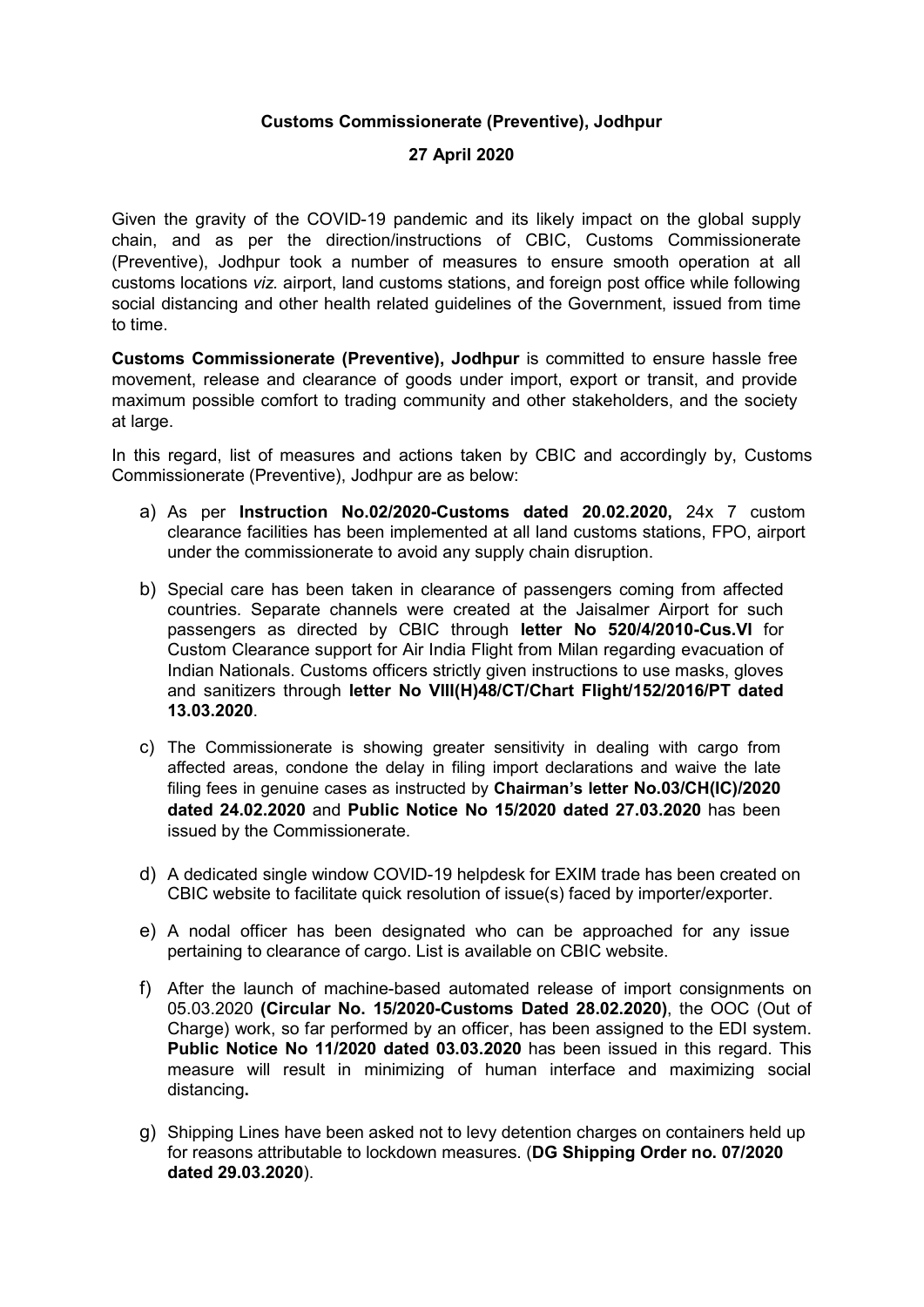- h) All major ports have been directed not to levy penalties, demurrage, charges, fee, rental on any port user (traders, Shipping Lines, concessionaries, licensees etc.) for any delay in berthing, loading/unloading operations or evacuation/arrival of cargo caused by reasons attributable to lockdown measures (Ministry of Shipping letter No. PD-14300/4/2020-PD VII dated 31.03.2020).
- i) Likewise, customs airports have been asked for waiving of demurrage charges at 50% by airport operator/cargo terminal operator for the lockdown period. (Order date 01.04.2020 of Ministry of Civil Aviation issued under F. No. AV-29012/41/2020-ER)
- j) The time limit for filing of appeal, furnishing of return, or any other compliance under the Customs Act or Customs Tariff Act, which was expiring from 20<sup>th</sup> March 2020 to  $29<sup>th</sup>$  June 2020, has been extended up to  $30<sup>th</sup>$  June 2020. (Ordinance dated 31.03.2020).
- k) In order to address the difficulties faced due to non-availability of stamp papers during the lock-down period, the requirement of different types of customs bond has been dispensed with. Traders can submit undertaking on plain paper in lieu of bond. (Circular no. 17/2020-Customs dated 03.04.2020). Public Notice No 17/2020 dated 23.04.2020 has been issued for this purpose.
- l) Import clearance of Edible oils and Food Grains has been permitted on the basis of visual examination without waiting for the analysis report. On receipt of analysis report, final No Objection Certificate shall be issued. (FSSAI's direction dated 03.04.2020 issued under F. No. 1-1771/FSSAI/Imports/2018).
- m) Prioritized clearance of critical goods used for fighting COVId-19, such as medical equipment, drugs and pharmaceuticals, testing kits, PPEs, is ensured. Exemption from basic customs duty and health cess has been granted to such goodsventilators, masks, personal protection equipment, testing kits and inputs used in manufacturing these items. (Notification no. 20/2020-Cus dated 09.04.2020).
- n) As per the Instruction No.03/2020 Customs dated 09.04.2020 of CBIC, a special refund and drawback disposal drive has been launched to provide immediate relief to business entities, specially MSMEs, adversely hit by COVID. Public Notice No 16/2020 dated 21.04.2020 has been issued in this regard.
- o) Goods imported under free trade agreements can be cleared without producing original certificate of origin. (Circular no. 18/2020-Cus dated 11.04.2020).
- p) To make import clearance process more contact less, CBIC has launched e-delivery of PDF based Gatepass and Out of Charge copy of BoE to custom brokers/importers across India from 15.04.2020. (Circular No. 19/2020-Customs dated 13.04.2020).
- q) As a relief measure for other countries battling with the pandemic, specific export shipments of critical drugs, pharmaceuticals, testing kits, personal protection equipment etc. are actively facilitated by customs at the borders. Some of these shipments are donation from the Government of India.
- r) CBIC actively coordinated with other Ministries for ensuring that customs operations are declared as an essential service during the lock down period, which has allowed smooth operations at all the customs stations.